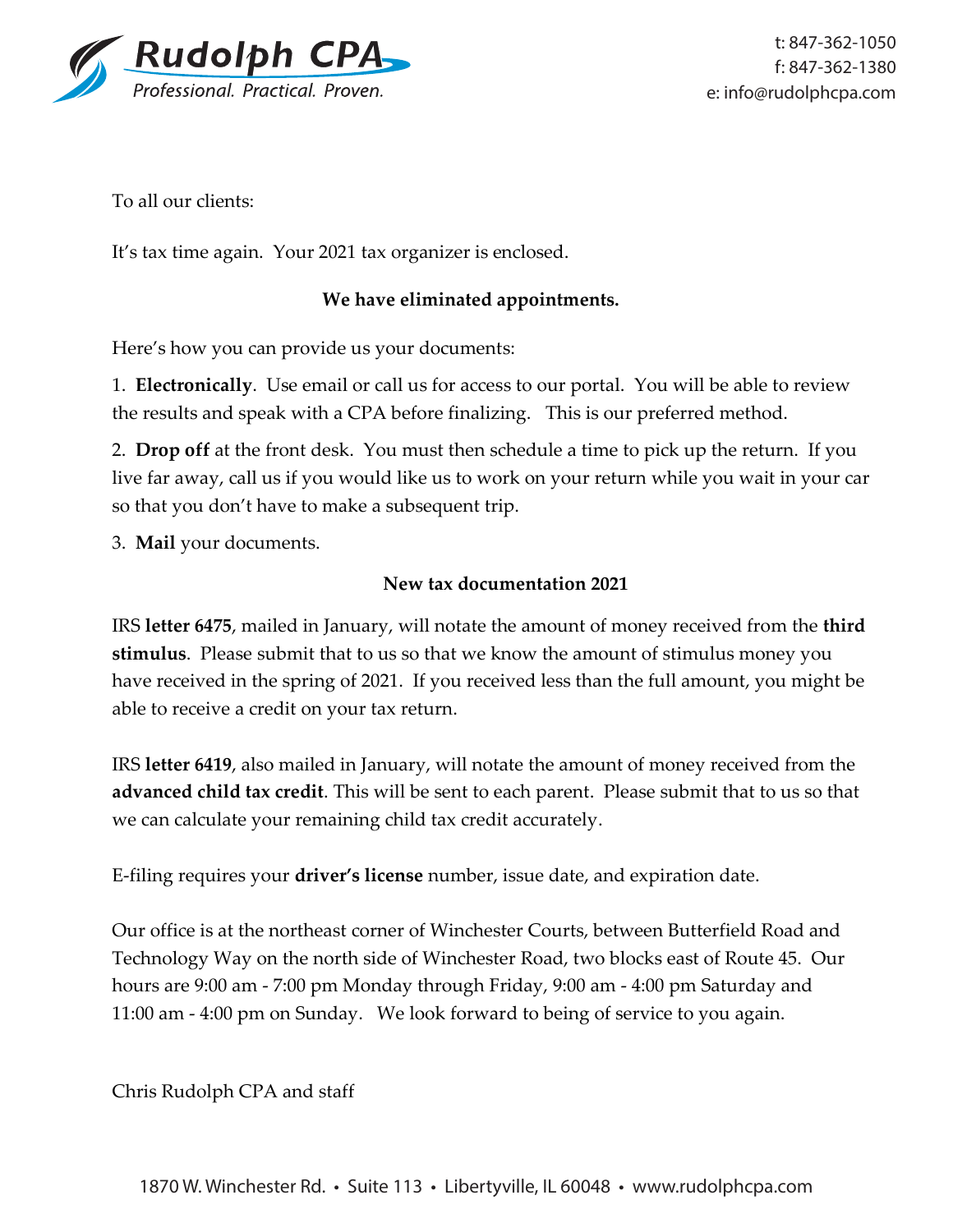# **2021 Tax Checklist & Organizer**

| Preferred email:                                                                                |                           |
|-------------------------------------------------------------------------------------------------|---------------------------|
| Phone number:                                                                                   |                           |
| Amount received from the third stimulus<br>. Advanced Child tax credit received                 |                           |
| (Bring IRS letter #6475)                                                                        | (Bring IRS letters #6419) |
| Did you receive unemployment? If so, please bring the 1099 from IDES.                           |                           |
| Did you purchase insurance on the Exchange? If so, please provide form 1095-A.                  |                           |
| Did you receive a distribution from or make a contribution to an HSA? Provide the 1099-SA.      |                           |
| Did you contribute into Bright Start or Bright Directions? Provide account numbers and amounts. |                           |
| -Did you sell, purchase, or refinance a home this year? Please bring your closing papers.       |                           |
| Did you have an account overseas that exceeded \$10,000 at any time last year?                  |                           |
| Did any births, adoptions, marriages, divorces, or deaths occur in your family this year?       |                           |
| -Did you have a change in residence or job location during the year?                            |                           |
| -Did you participate in an employer's day care assistance plan-- FSA?                           |                           |
| Did you receive any notification from the IRS or state? Please bring in correspondence.         |                           |
| -Did you or your spouse rollover qualified retirement plans or convert IRAs to a Roth?          |                           |
| -Do you anticipate significant changes in your financial situation next year?                   |                           |
| -Teachers, did you spend up to \$250 in teaching expenses?                                      |                           |
| Did you own any stock that became worthless this year?                                          |                           |
| Did you have energy efficient improvements this year- windows, doors, insulation? $$$ paid:     |                           |
| Do you want your refund to be directly deposited into the same account as last year?            |                           |

#### **New clients, please provide a copy of last year's tax return**

| <b>INFORMATION FOR NEW CLIENTS OR NEW DEPENDENTS*</b>               |               |              |            |
|---------------------------------------------------------------------|---------------|--------------|------------|
| Name                                                                | Spouse's Name |              |            |
| Dependent Name*                                                     | SS#           | Relationship | Birth date |
| I2                                                                  |               |              |            |
| l3                                                                  |               |              |            |
| * Please attach a copy of a social security card for new dependents |               |              |            |

# **Income Sources (please enclose documents)**

| Yes | No                                          | No<br>Yes                       |
|-----|---------------------------------------------|---------------------------------|
|     | W <sub>2</sub>                              | Rental                          |
|     | Capital gains (need cost basis)             | <b>Roth Conversion</b>          |
|     | 1099 self employed                          | Unemployment                    |
|     | Interest                                    | Social Security                 |
|     | <b>Dividend</b>                             | Gambling winnings (need losses) |
|     | Investment property sales (need cost basis) | Partnership, S corps K1's       |
|     | Pension distribution                        | Alimony                         |
|     | IRA / 401(k) distribution                   | Other income                    |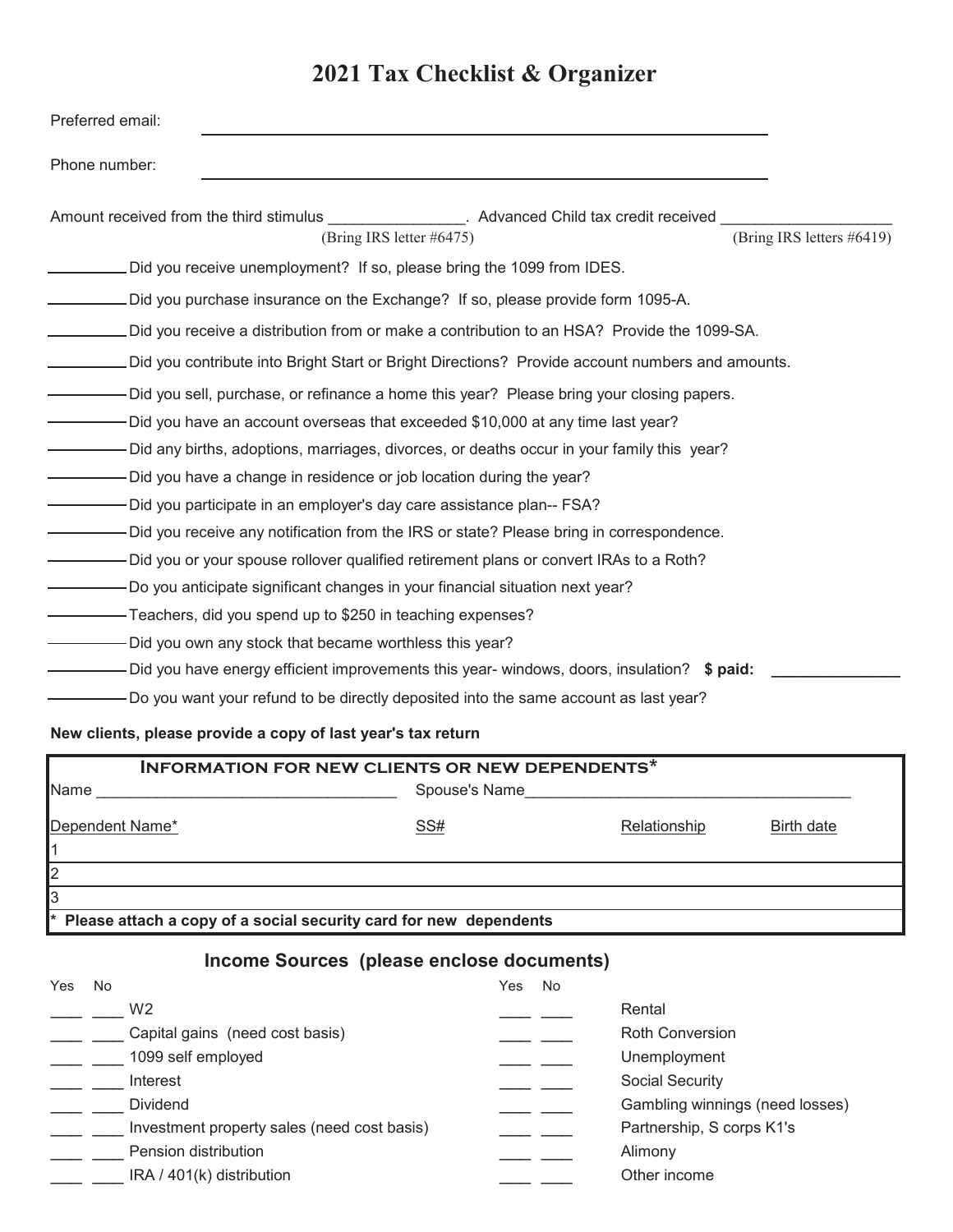# **Driver's license information for e-filing (***each spouse if married* **)**

| Date issued/expires (him)                                                                                                             | license#                     |              |                                                                                           |  |
|---------------------------------------------------------------------------------------------------------------------------------------|------------------------------|--------------|-------------------------------------------------------------------------------------------|--|
| Date issued/expires (her)                                                                                                             | license#                     |              |                                                                                           |  |
| Federal                                                                                                                               |                              | <b>State</b> |                                                                                           |  |
| <b>Estimated Tax</b><br>amount<br>date                                                                                                |                              | amount       | date                                                                                      |  |
| Q <sub>1</sub>                                                                                                                        |                              |              |                                                                                           |  |
| Q2<br><u> 1989 - Johann Barnett, fransk politiker</u>                                                                                 |                              |              |                                                                                           |  |
| Q <sub>3</sub>                                                                                                                        |                              |              |                                                                                           |  |
| Q4                                                                                                                                    |                              |              |                                                                                           |  |
| <b>Unreimbursed Medical Expenses</b>                                                                                                  |                              |              |                                                                                           |  |
| Hospital & MD                                                                                                                         | Long term care premiums      |              |                                                                                           |  |
| <b>DDS</b><br>the control of the control of the                                                                                       | Nursing care                 |              |                                                                                           |  |
| Prescriptions<br>and the control of the control of the                                                                                | Medical travel miles         |              |                                                                                           |  |
| Medical insurance                                                                                                                     | Lodging while receiving care |              | the control of the control of the control of the control of the control of the control of |  |
| Eye care                                                                                                                              | Counseling                   |              |                                                                                           |  |
| Childbirth class fees                                                                                                                 | Other expenses               |              |                                                                                           |  |
| <b>Real Estate Taxes Paid</b>                                                                                                         |                              |              |                                                                                           |  |
| <b>Personal Residence</b>                                                                                                             | 2nd Home/ Vacant Land        |              |                                                                                           |  |
| List Parcel ID # (PIN) on residence for IL state credit                                                                               |                              |              |                                                                                           |  |
| <b>Mortgage Interest</b>                                                                                                              |                              |              |                                                                                           |  |
| <b>Primary Residence</b>                                                                                                              |                              |              |                                                                                           |  |
| Second Home                                                                                                                           |                              |              |                                                                                           |  |
| Home Equity/ Second mortgage                                                                                                          |                              |              |                                                                                           |  |
| Private mortgage insurance (deductible again)                                                                                         |                              |              |                                                                                           |  |
| Charitable Contributions (please indicate amounts and names of organizations)<br>Religious Organizations<br><b>Payroll Deductions</b> |                              |              |                                                                                           |  |
| Cash/Miscellaneous                                                                                                                    |                              |              |                                                                                           |  |
| Volunteer Service Mileage<br><b>Others</b>                                                                                            |                              |              |                                                                                           |  |
| <b>Donated Goods</b><br>Items donated                                                                                                 | <b>Value at Donation</b>     | Organization |                                                                                           |  |
|                                                                                                                                       |                              |              |                                                                                           |  |
|                                                                                                                                       |                              |              |                                                                                           |  |
| please circle                                                                                                                         |                              |              |                                                                                           |  |
| <b>IRA Contributions Roth or Traditional</b>                                                                                          | Husband                      | Wife         |                                                                                           |  |
| <b>Student Loan Interest</b>                                                                                                          |                              |              |                                                                                           |  |